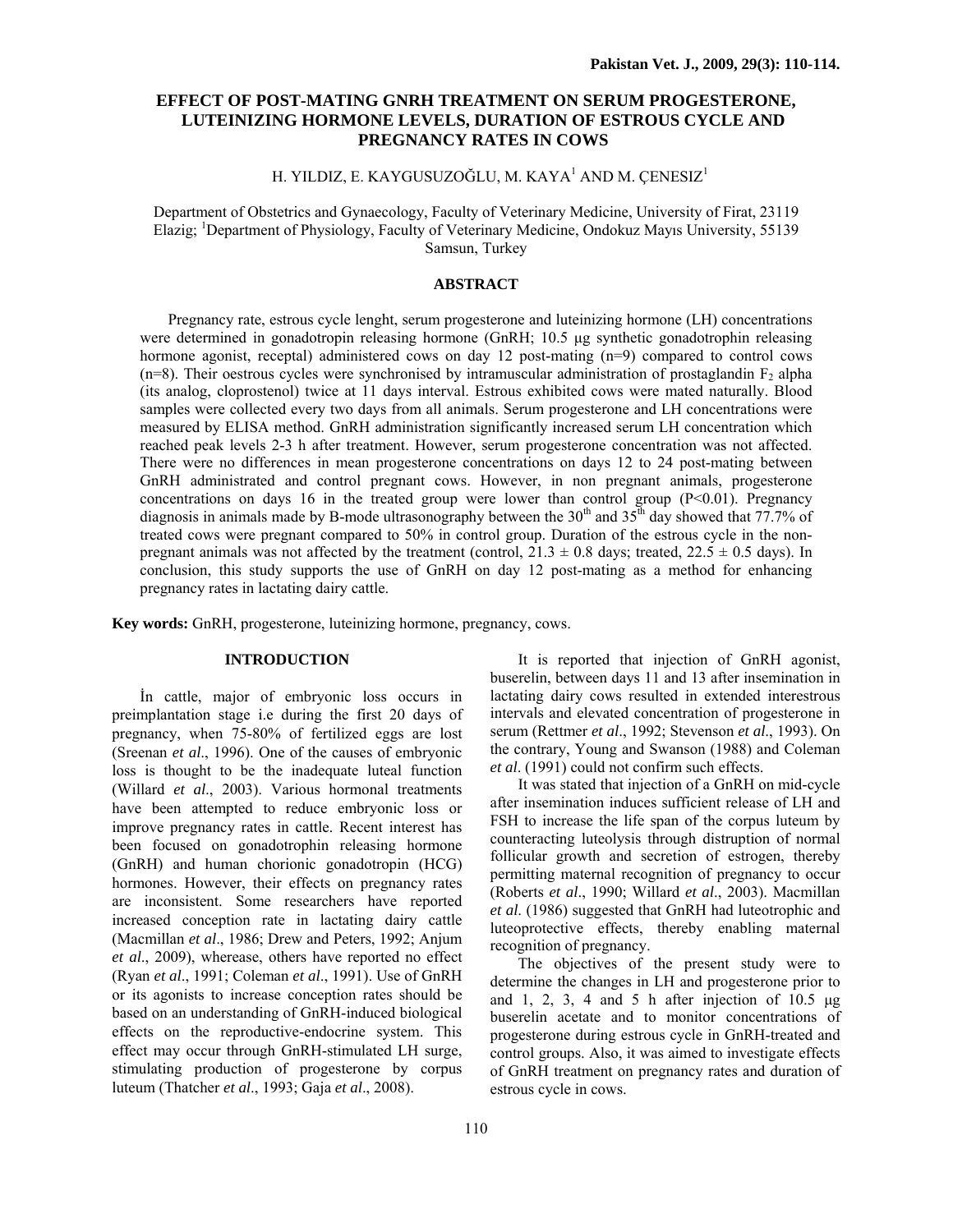# **MATERIALS AND METHODS**

### **Experimental design**

In this study, a total of 17 adult cows (average body weight 400-450 kg) between 3-6 years of age (6 Holstein, 7 Swiss-Brown and 4 Simmental) were used. The study was conducted at the Research and Implementation Farm, Faculty of Veterinary Medicine, Fırat University, Turkey, between September and December, 2002.

All animals were kept outdoor under the same care and feeding conditions, fed hay and concentrate twice daily and were provided with water *ad libitum*. Estrous in these animals was synchronised by twice intramuscular administration of prostaglandin  $F_2$  alpha (Estrumate, Sanofi DİF, İstanbul, Turkey) at 11 days apart (first injection given between 50 and 60 days postpartum). All cows exhibited estrous after the second injection of prostaglandin  $F<sub>2</sub>$  alpha and were mated by bulls approximately 8 to 10 h after the estrous observation. Then, the cows were assigned randomly into treatment  $(n=9)$  and control  $(n=8)$  groups. On day 12 post-mating (day of estrous=day 0), the cows in the treatment group were given i.m. injection of 10.5 µg of synthetic GnRH agonist (Receptal, Intervet, Istanbul, Turkey) and the cows in the control group was given 2 ml (0.9% NaCl solution) saline injection. Estrous and insemination dates were recorded. Pregnancy status was determined between 30 and 35 days after insemination by transrectal ultrasonography using a real-time, Bmode diagnostic ultrasond scanner (100 Falco, Pie Medical Application Manual, Equipment B.V., Maastricht, Netherlands) equipped with a linear array, 7.5-MHz rectal transducer.

#### **Blood collection**

Blood samples were collected into vacutainer tubes by jugular venipuncture from all animals at two days intervals during the oestrous cycles induced following the second injection of prostaglandin  $F_2$  alpha to measure serum concentrations of progesterone. In addition, blood samples were collected via jugular catheters at 1 h intervals from  $-1$  to  $+5$  h after injecting saline or receptal, serum was harvested and stored at -20˚C to measure serum concentrations of progesterone and LH.

### **Hormone assay**

Serum samples were analyzed using a doubleantibody ELISA technique for determination of progesterone (Prakash *et al*., 1987; Ali *et al*., 2009) and LH (Mutayoba *et al*., 1990). All assays were carried out in 96 well microtitre plates (Nunc-Immunoplate, Cat. No. 439454, Brand Products, Denmark), with standards, samples and controls were analyzed in duplicate. The range of standards for progesterone and LH was from  $0.25$  to 16.0 ng/ml and 0.8 to 50 ng/ml,

respectively. Intensity of colour was measured at 450 nm with an 8-channel microtitration plate photometer (Tecan, Spectra III, A 5082, Austria) and results were evaluated using EasyWin Kinetics software supplied by Tecan. The sensitivities of assays were 0.11 ng/ml for progesterone and 0.11 ng/ml for LH. Intra- and inter assay coefficients of variation were 7 and 14% for progesterone and 10 and 15% for LH, respectively.

### **Statistical analysis**

Differences in plasma progesterone and LH concentrations between GnRH treated and control groups on day 12 post-mating were analyzed with ANOVA and concentrations of progesterone during estrous cycle in the GnRH treated and control groups were compared by unpaired student t test. Unpaired student t test was also performed for duration of the estrous cycle in the non-pregnant animals.

#### **RESULTS**

Serum LH concentrations (Table 1) reached a peak at about 2-3 h after GnRH administration  $(P<0.01)$ , then declined following the next 2 h. No significant change in serum LH concentrations was observed in cows injected with normal saline during the 5 h sampling period.

The differences in concentrations of serum progesterone prior to and 1, 2, 3, 4 and 5 h after GnRH administration and saline on day 12 post-mating were non significant (Table 1). Also, there were non significant differences in serum progesterone concentrations between GnRH-treated cows and controls during the same sampling period.

Serum progesterone concentrations in cows during estrous cycle in control and GnRH treated groups are presented in Table 2. The progesterone concentration on day 16 after mating in non pregnant cows in control group was significantly higher than that in GnRH treated groups  $(P<0.01)$ , but the difference was not significant for the other days of estrous cycle. Also, the diferences in mean progesterone concentrations in pregnant cows during 24 days after mating between control and GnRH treated groups were non significant. Similarly, the differences in the duration of the estrous cycle of non-pregnant cows between GnRH-treated  $(22.5 \pm 0.5$  days) and control groups  $(21.3 \pm 0.8$  days) were non significant.

Cows were regarded to be pregnant when the progesterone concentrations in serum were above 1.6 ng/ml 24th day post mating. Pregnancy rates in cows treated with GnRH were 77.7% (7/9) compared with 50% in control group. This finding was confirmed using ultrasonography between 30 and 35 days postmating.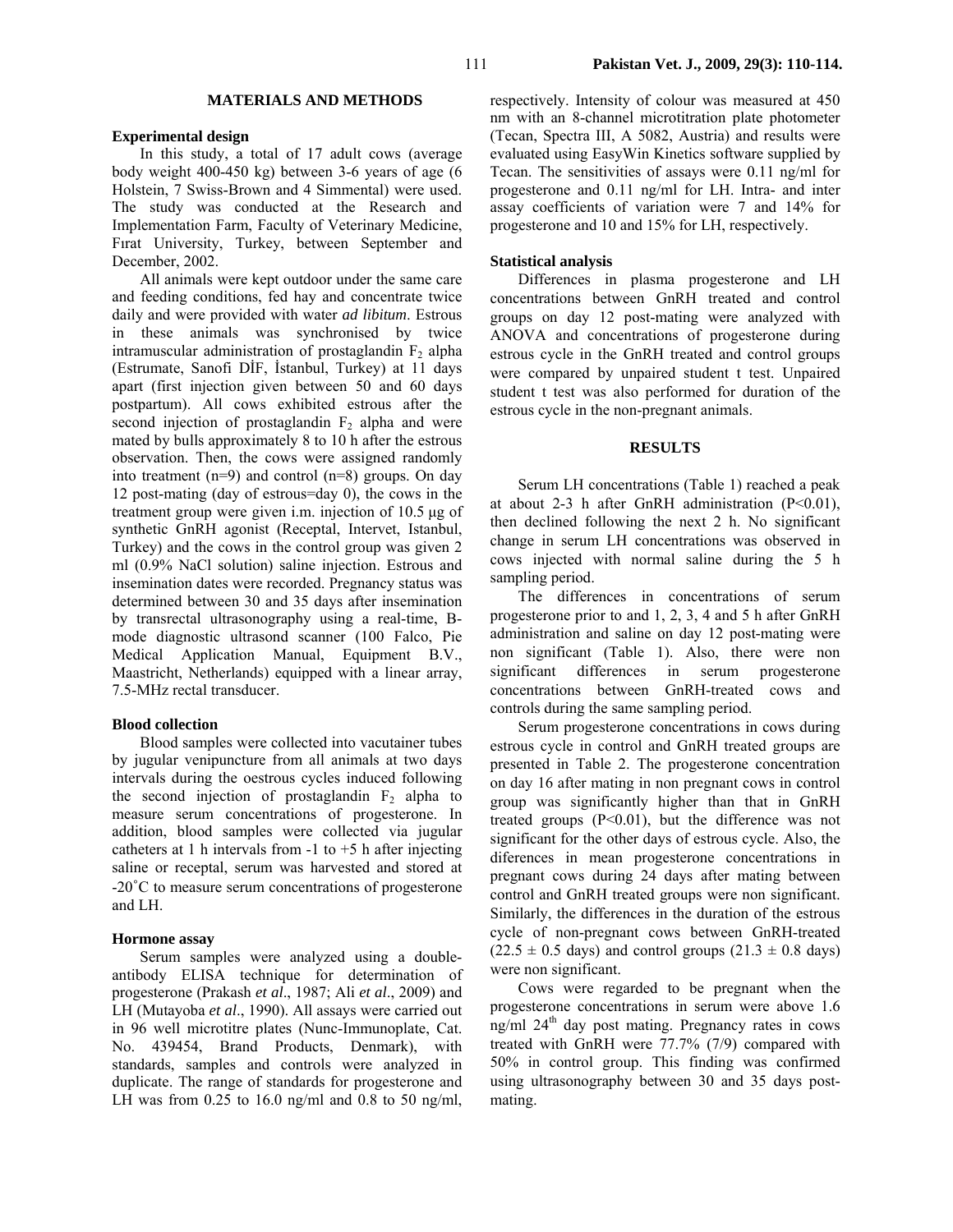## **DISCUSSION**

In the present study, pregnancy rates in cows treated with 10.5 µg GnRH on day 12 post mating were higher than those in the saline treated group. Pregnancy rates following the treatment with GnRH on 11-12 days post-mating have been demonstrated to be increased in some experiments (Macmillan *et al*., 1986; Drew and Peters, 1992; Peters *et al*., 2000), while no such increase was reported by others (Ryan *et al*., 1991; Coleman *et al*., 1991; Thatcher *et al*., 1993).

Serum LH concentrations reached a peak level at about 2-3 h after GnRH administration  $(P<0.01)$ , and then declined during the next 2 h. No significant changes in serum LH were observed in cows injected with normal saline during the 5 h sampling period. Treatment of lactating cows with 10.5 µg buserelin acetate on day 12 after insemination results in LH release from the pituitary. GnRH stimulates the production of progesterone in corpus luteum on the ovary. Duration of the response and time to peak LH concentrations were within the range of values reported previously using a similar dose of GnRH (8 or 12 µg buserelin) on days 11 to 14 after insemination (Stevenson *et al*., 1993) but less than those observed after administration of 10 or 20 µg buserelin during midcycle (Chenault *et al*., 1990). The serum concentration of LH in cows during 12 hours after treatment with 8 µg of receptal peaked (12.6 ng/ml) at 172 minute, which was significantly higher than that of control (0.6 ng/ml) (Stevenson *et al*., 1993).

Differences in the concentrations of serum progesterone prior to and 1, 2, 3, 4 and 5 h after GnRH administration on day 12 post-mating were non significant. Similarly, serum progesterone concentrations in GnRH-treated group were non significantly different when compared with those in control group during the same sampling period (Table 1). Coleman *et al*. (1991) also reported that concentrations of progesterone for 3 hours after 8 µg receptal injection in cattle were not different when compared with those in saline treated animals. In contrast, concentrations of progesterone in serum increased during 6 to 12 hours after injection of 8 or 12 µg of receptal administered on days 11 to 14 after estrous (Stevenson *et al*., 1993).

In the current study, differences in mean progesterone concentrations on day 12 to 24 postmating in pregnant cows in control and in GnRH treated groups were non significant (Table 2). However, progesterone concentrations on day 16 of estrous cycle in control non pregnant cows were higher than those in GnRH treated non pregnant cows (P<0.01). Treatment of dairy heifers with GnRH during the mid (days 9-12) stages of the estrous cycle did not significantly affect serum progesterone concentrations, nor the duration of the estrous cycle (Lucy and Stevenson 1986; Young and Swanson, 1988; Coleman *et al*., 1991). However, injection of GnRH on days 11 to 14 after artificial insemination in lactating cows increased serum progesterone level (Rettmer *et al*., 1992; Stevenson *et al*., 1993; Tefera *et al*., 2001; Howard *et al*., 2006). In contrast, treatment with GnRH on day 10 of the estrous cycle caused a reduction in concentrations of serum progesterone on days 12, 14 and 16 of the cycle (Rodger and Stormshak, 1986). The finding that GnRH had no effect on progesterone levels is consistent with the reports of Young and Swanson (1988) and Coleman *et al*. (1991).

In this study, the difference in the duration of the estrous cycle of non-pregnant cows between GnRHtreated (22.5  $\pm$  0.5 days) and control groups (21.3  $\pm$  0.8 days) was non significant. Lenght of the estrous cycle in cows treated with GnRH on day 10 of the estrous cycle (21.1 days) did not differ from that of control (20.7 days) animals (Rodger and Stormshak, 1986). Simillarly, Coleman *et al*. (1991) reported that treatment with 8 µg buserelin acetate on day 14 after insemination had no effect on cycle lenght. However, it has also been shown that the length of the estrous cycle was extended by up to 2 days following the injections of receptal compared with controls (Macmillan *et al*., 1985; Stevenson *et al*., 1993).

In conclusion, the results of our study indicate that GnRH could be used as a method for improving fertility rate in cattle.

**Table1: Mean (± SE) serum LH and progesterone (P4) concentrations (ng/ml) in cows before and after administration of GnRH and saline** 

|                         | Time after treatment         |                               |                              |                                                         |                               |                               |  |
|-------------------------|------------------------------|-------------------------------|------------------------------|---------------------------------------------------------|-------------------------------|-------------------------------|--|
| <b>Parameters</b>       | $-1h$                        | 1 h                           | 2 <sub>h</sub>               | 3 h                                                     | 4 h                           | 5 h                           |  |
| $LH$ (GnRH)             | $0.70 \pm 0.01$ <sup>a</sup> | $2.52 \pm 0.34$ <sup>ab</sup> |                              | $9.05 \pm 1.53^{\text{ d}}$ $9.51 \pm 1.50^{\text{ d}}$ | 6.74 $\pm$ 1.13 <sup>cd</sup> | $3.90 \pm 0.72$ <sup>cd</sup> |  |
| $LH$ (saline)           | $0.70 \pm 0.01^{\text{ a}}$  | $0.70 \pm 0.01^{\text{ a}}$   |                              | $0.70 \pm 0.01^{\text{ a}}$ $0.70 \pm 0.01^{\text{ a}}$ | $0.70 \pm 0.01$ <sup>a</sup>  | $0.70 \pm 0.01$ <sup>a</sup>  |  |
| $P4$ (GnRH)             | $1.56 \pm 0.32$ <sup>a</sup> | $1.51 \pm 0.14^{\text{a}}$    |                              | $1.60 \pm 0.35^{\text{ a}}$ $2.70 \pm 0.73^{\text{ a}}$ | $2.06 \pm 0.47^{\text{ a}}$   | $2.51 \pm 0.43$ <sup>a</sup>  |  |
| P <sub>4</sub> (saline) | $1.93 \pm 0.12^{\text{a}}$   | $1.62 \pm 0.24$ <sup>a</sup>  | $1.67 \pm 0.18$ <sup>a</sup> | $2.03 \pm 0.21$ <sup>a</sup>                            | $1.82 \pm 0.37$ <sup>a</sup>  | $1.76 \pm 0.28$ <sup>a</sup>  |  |

Means in the same row with different superscripts differ significantly  $(P<0.01)$ .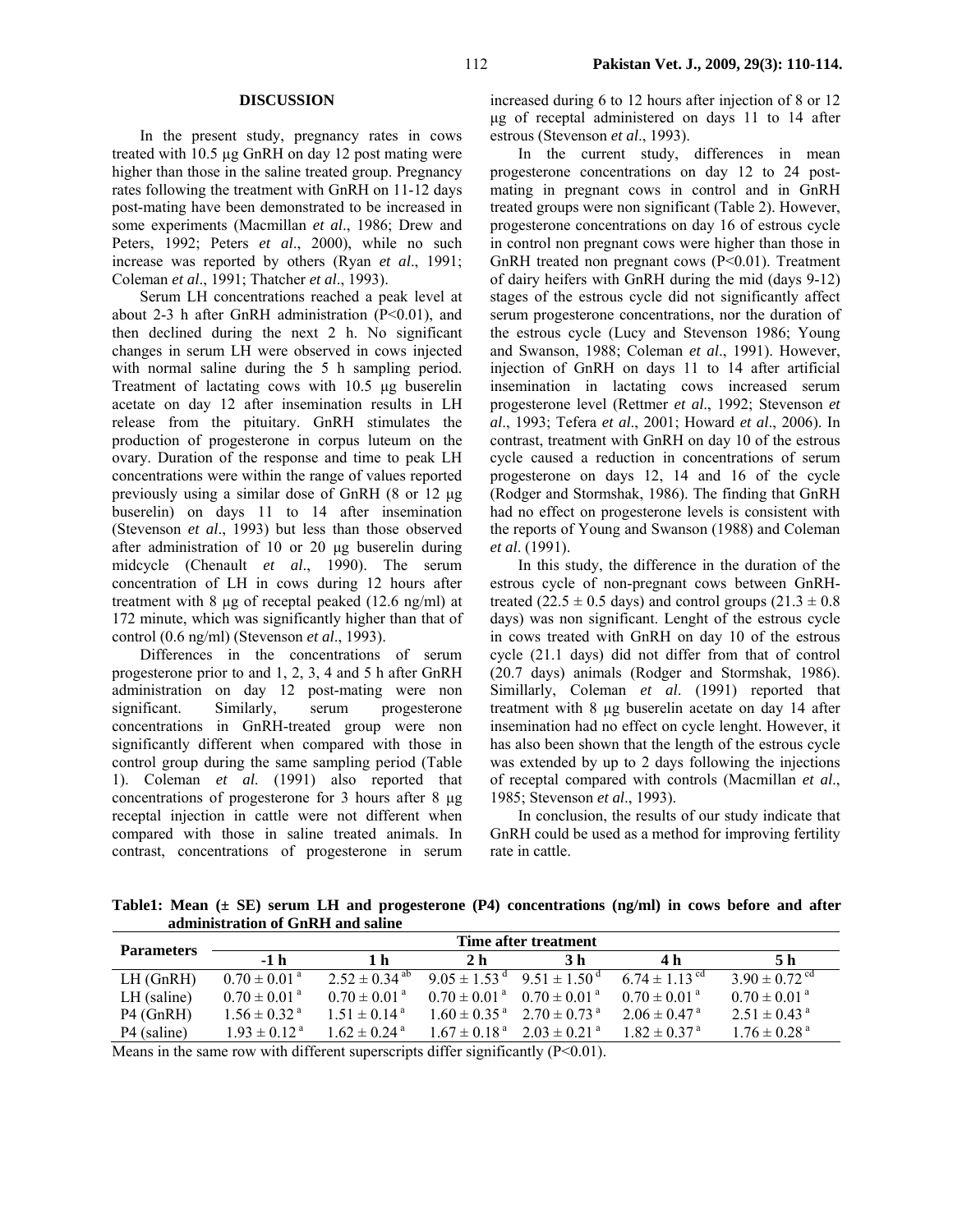| Days of estrous |                 | <b>Pregnant</b> | Non-pregnant                 |                             |  |
|-----------------|-----------------|-----------------|------------------------------|-----------------------------|--|
| cycle           | $GnRH$ (n=7)    | Saline $(n=4)$  | $GnRH$ (n=2)                 | Saline $(n=4)$              |  |
| $\mathbf{0}$    | $0.61 \pm 0.03$ | $0.50 \pm 0.02$ | $0.35 \pm 0.06$              | $0.42 \pm 0.01$             |  |
| 2               | $0.71 \pm 0.08$ | $0.62 \pm 0.07$ | $0.61 \pm 0.02$              | $0.54 \pm 0.04$             |  |
| 4               | $1.04 \pm 0.12$ | $1.04 \pm 0.33$ | $0.93 \pm 0.08$              | $1.05 \pm 0.06$             |  |
| 6               | $1.44 \pm 0.22$ | $1.81 \pm 0.09$ | $1.63 \pm 0.17$              | $1.18 \pm 0.16$             |  |
| 8               | $1.72 \pm 0.34$ | $2.02 \pm 0.16$ | $2.18 \pm 0.51$              | $1.63 \pm 0.22$             |  |
| 10              | $1.78 \pm 0.11$ | $2.32 \pm 0.17$ | $2.41 \pm 0.35$              | $2.13 \pm 0.48$             |  |
| 12              | $2.24 \pm 0.09$ | $3.07 \pm 0.77$ | $2.34 \pm 0.28$              | $1.76 \pm 0.18$             |  |
| 14              | $2.77 \pm 0.32$ | $2.87 \pm 0.62$ | $1.77 \pm 0.14$              | $2.18 \pm 0.21$             |  |
| 16              | $2.14 \pm 0.45$ | $2.92 \pm 0.18$ | $1.84 \pm 0.29$ <sup>a</sup> | $2.77 \pm 0.61^{\text{ b}}$ |  |
| 18              | $2.33 \pm 0.14$ | $2.57 \pm 0.21$ | $2.53 \pm 0.24$              | $2.09 \pm 0.15$             |  |
| 20              | $2.94 \pm 0.43$ | $2.67 \pm 0.46$ | $1.51 \pm 0.12$              | $1.44 \pm 0.33$             |  |
| 22              | $2.48 \pm 0.32$ | $1.93 \pm 0.25$ | $0.85 \pm 0.17$              | $0.65 \pm 0.06$             |  |
| 24              | $2.82 \pm 0.15$ | $2.63 \pm 0.19$ |                              |                             |  |

**Table 2: Mean (± SE) serum progesterone concentrations (ng/ml) in pregnant and non-pregnant cows of GnRH-treated and control groups** 

Means in the same row with different superscripts differ significantly  $(P<0.01)$ .

### **REFERENCES**

- Ali, M. A., L. A. Lodhi, I. Ahmad and M. Younas, 2009. Serum progesterone and estradiol-17β profiles in Nilli Ravi buffaloes (*Bubalus bubalis*) with and without retention of fetal membranes. Pakistan Vet. J., 29(2): 64-66.
- Anjum, I. A., R. H. Usmani, M. T. Tunio and S. H. Abro, 2009. Improvement of conception rate in crossbred cattle by using GnRH analogue therapy. Pakistan Vet. J., 29(2): 93-94.
- Chenault, J. R., D. D. Kratzer, R. A. Rzepkowski and M. C. Goodwin, 1990. LH and FSH response of Holstein heifers to fertirelin acetate, gonadorelin and buserelin. Theriogenology, 34: 81-98.
- Coleman, D. A., F. F. Bartol, T. E. Spencer, J. G. Floyd, D. F. Wolfe and J. P. Brendemuehl, 1991. Effect of potent GnRH agonist on hormonal profiles, synchronization of estrous and fertility in beef cattle. J. Anim. Sci., 69 (suppl. 1): 396.
- Drew, S. B. and A. R. Peters, 1992. The effect of treatment with a gonadotrophin-releasing hormone analogue on the fertility of dairy cows. Proc. Int. Congr. Anim. Reprod., Hague, Netherlands, 3: 319.
- Gaja, A. O., K. Hamana, C. Kubota and T. Kojima, 2008. Evaluation of the effect of a 3rd GnRH injection administered six days after the 2nd GnRH injection of Ovsynch on the reproductive performance of Japanese black cows. J. Vet. Sci., 9: 273-279.
- Grawes-Hoagland, R. L., T. A. Hoagland and C. O. Woody, 1989. Relationships of plasma ß-carotene and vitamin A to luteal function in postpartum cattle. J. Dairy Sci., 72: 1854-1858.
- Howard, J. M., R. Manzo, J. C. Dalton, F. Frago and A. Ahmadzadeh, 2006. Conception rates and serum progesterone concentrations in dairy cattle administered gonadotropin releasing hormone 5

days after artificial insemination. Anim. Reprod. Sci., 95: 224-33.

- Jubb, T. F., D. Abhayaratne, J. Malmo and G. A. Anderson, 1990. Failure of an intramuscular injection of an analogue of gonadotrophin releasing hormone (buserelin) at 11-13 days post insemination to increase pregnancy rates in dairy cattle. Aust. Vet. J., 67: 359-361.
- Lopez-Gatius, F., P. Santolaria, A. Martino, F. Deletang and F. De Rensis, 2006. The effects of GnRH treatment at the time of AI and 12 days later on reproductive performance of high producing dairy cows during the warm season in northeastern Spain. Theriogenology, 65: 820-830.
- Lucy, M. C. and J. S. Stevenson, 1986. Gonadotropinreleasing hormone at estrous: luteinizing hormone, estradiol, and progesterone during the periestrual and postinsemination periods in dairy cattle. Biol. Reprod., 35: 300-311.
- Macmillan, K. L, A. M. Day, V. K. Taufa, M. Gibb and M. G. Pearce, 1985. Effect of an agonist of gonadotrophin releasing hormone in cattle. I. Hormone concentrations and oestrous cycle length. Anim. Reprod. Sci., 8: 203-208.
- Macmillan, K. L., V. K. Taufa and A. M. Day, 1986. Effect of an agonist of gonadotrophin releasing hormone in cattle, III. Pregnancy rates after a postinsemination injection during metoestrous or dioestrous. Anim. Reprod. Sci., 11: 1-10.
- Mutayoba, B. M., H. D. D. Meyer, D. Schams and E. Schallenberger, 1990. Development of a sensitive enzyme immunoassy for LH determination in bovine plasma using the streptavidin-biotin technique. Acta Endocrinol. (Copenhagen), 122: 227-232.
- Peters, A., T. A. Martinez and A. J. C. Cook, 2000. A meta-analysis of studies of the effect of GnRH 11-